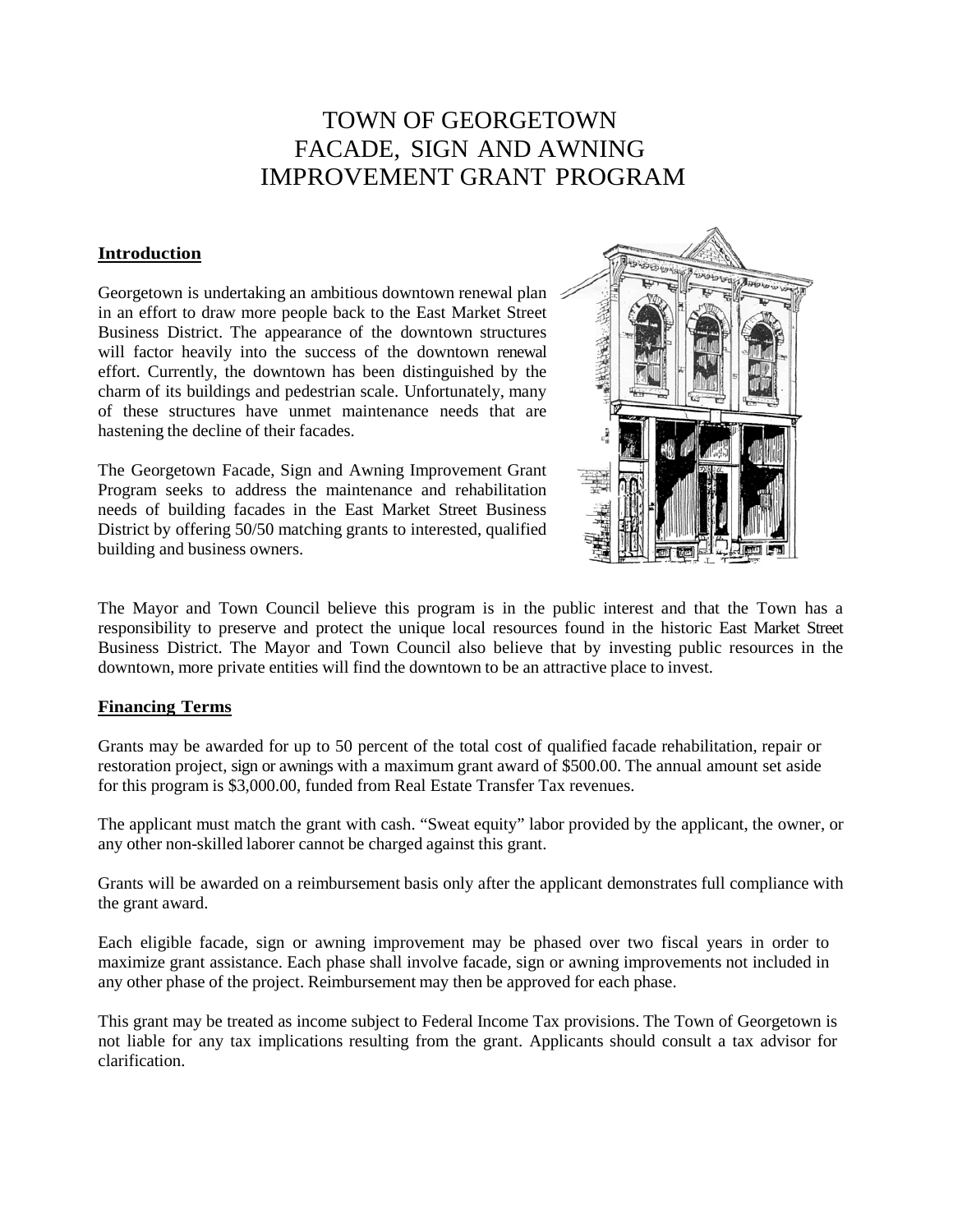# **Eligible Improvements**

The Facade, Sign and Awning Improvement Grant Program seeks to encourage facade improvements ranging from minor projects to complete facade renovation. The Grant Program will not fund projects that constitute routine maintenance.

The following list illustrates the types of projects that may be funded by this grant program.

- 1. Exterior walls of building, with priority given to street-facing facades.
- 2. Exterior renovation, restoration, or reconstruction, including but not limited to the following:
	- a. Facade washing/Brick cleaning
	- b. Removal of historically inappropriate materials from facades
	- c. Sign repair if sign is integral to building facade
	- d. New signs if the proposed sign is a high-quality representation of signs displayed in the historic era generally found along East Market Street
	- e. Lighting
	- f. Awnings/canopies
	- g. Window restoration and replacement
	- h. Painting
	- i. Door replacement
	- j. Restoration of original architectural features
	- k. Window display area remodeling
	- l. Exterior lighting
	- m. Parapet repair
- 3. Architectural design fees up to \$500, on a reimbursement basis, upon project completion.
- 4. Landscaping immediately adjacent to the building.
- 5. Exterior improvements must comply with Town ordinances.

Grants will not be awarded for projects that may damage to the building facade. Specifically, sandblasting of brick will not be funded under the program nor will the program participate in projects that include sandblasting of brick. In general, grant funds may not be used for improvements completed or in progress prior to notification of grant approval; however, the Town Council may waive this requirement on a caseby- case basis.

Restoration projects that accurately replicate historic architectural elements shall be given funding priority. Preference will be given to structures of architectural or historic significance as determined by the Town. Properties lacking architectural or historic significance may be deemed eligible for the program if proposed changes will create a facade typical of the architectural periods predominantly represented in downtown Georgetown.

Grant funds will be disbursed only upon completion of the project and submission of lien waivers from all laborers and material suppliers.

Exterior improvements must comply with Town of Georgetown, Town Code and with all other applicable Federal, State and County codes and regulations.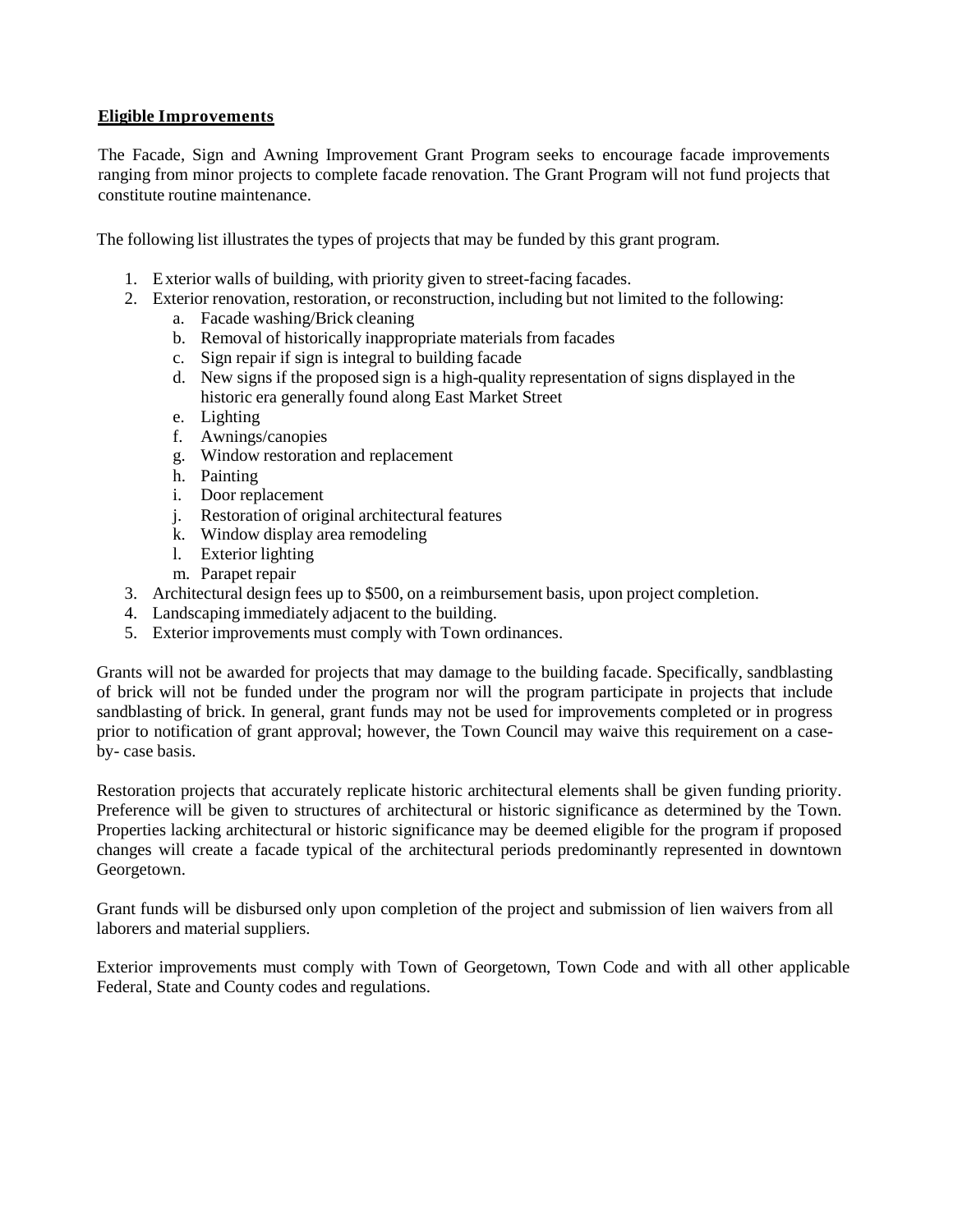# **Eligible Participants**

Owners and tenants (with permission from the building owner) of commercial or mixed commercialresidential property located in the East Market Street District may apply for funds. Tenants must have at least a two-year lease at the location in order to qualify for the grant program.

Commercial buildings are those buildings with commercial uses on the first floor. Residential uses are allowed above the main floor.

Only structurally sound buildings with safely functioning mechanical/electrical/plumbing systems will be considered for grants. In addition, building Owner must show evidence of insurance on the property and name the Town an additional insured to the extent of any grant funds awarded.

#### **Additional Grant Provisions**

The Town is not liable for damage to the building or personal injury that occurs during the project. All contractors and subcontractors used for work funded by this grant must be licensed if required by law and must be able to demonstrate qualifications.

No Town officer, employee, spouse, or dependent of the same shall be interested directly or indirectly in any facade grant.

No grant funds shall be assigned or pledged to any third party, nor be used for any purpose other than reimbursement of project costs as approved by the Planning Department.

No grant recipient may engage in unlawful discrimination nor contract with any person or entity that engages in unlawful discrimination, as defined by Delaware Code.

The successful applicant agrees to maintain the property and improvements, including, but not limited to, promptly removing graffiti, sweeping and shoveling in front of the property. The applicant agrees to return a pro-rated amount of the grant money received if the sign or awning improvement is removed within two years.

#### **Grant Approval Process**

- 1. The applicant must submit a Facade, Sign or Awning Improvement Grant application to the Town.
- 2. Town staff will review the application with the applicant and will then forward the application with a recommendation regarding the grant to members of the Town Council before the next regularly scheduled meeting.
- 3. The Town Council will act upon the application and provide written notice of their decision within seven (7) business days of their meeting.
- 4. The Town Council reserves the right to deny any grant application or make changes in conditions of the Facade, Sign or Awning Improvement Program as warranted.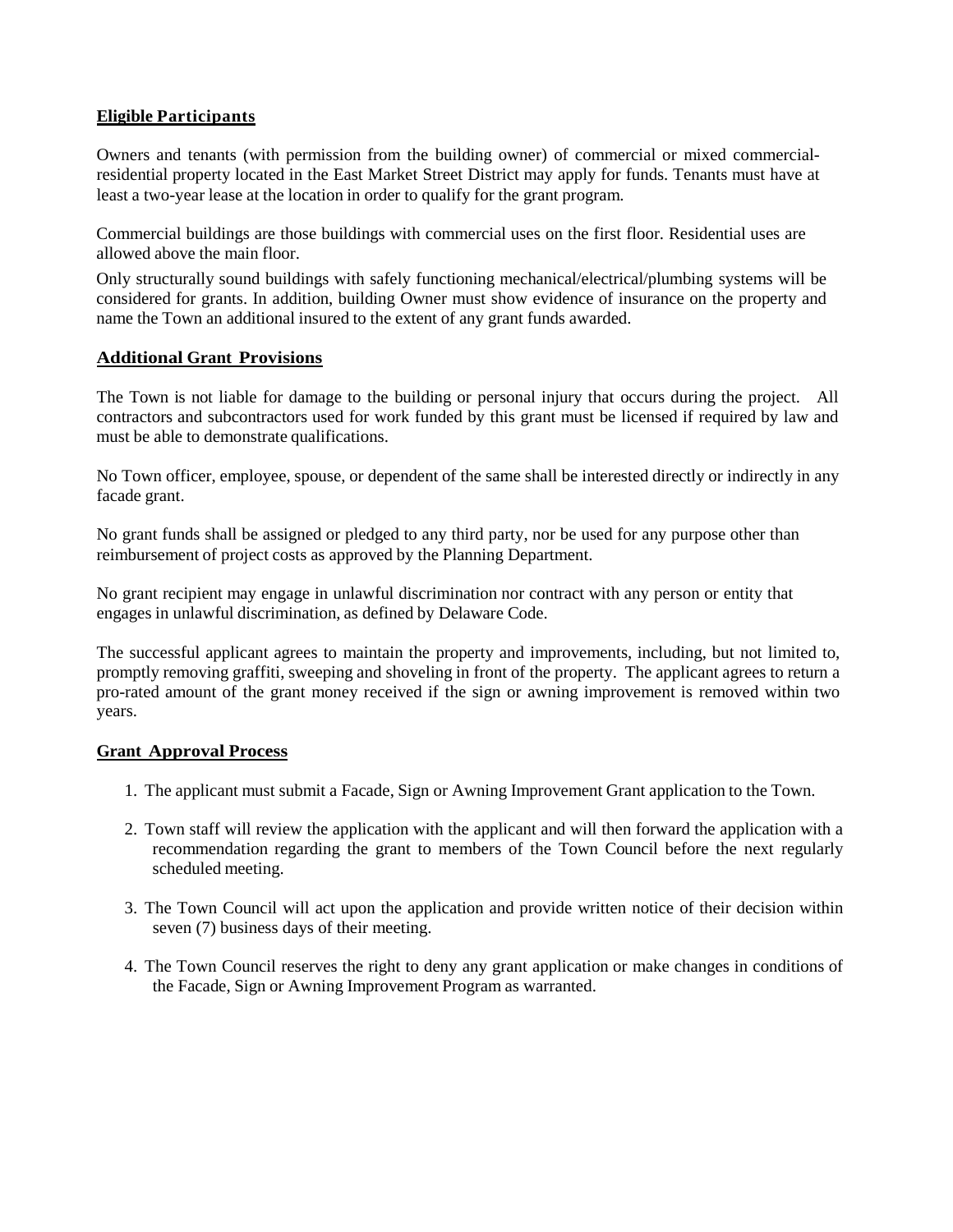#### **Media Release**

With the submittal of an application for a Facade, Sign or Awning Improvement Grant, the applicant gives permission to notify the media regarding the award of these grants. The applicant acknowledges that representatives from the Town may provide the media with photographs of the applicant and the project completed with grant funds.

#### **Submit completed applications to:**

Facade, Sign or Awning Improvement Grant c/o Town Manager 39 The Circle Georgetown, DE 19947 (302) 856-7391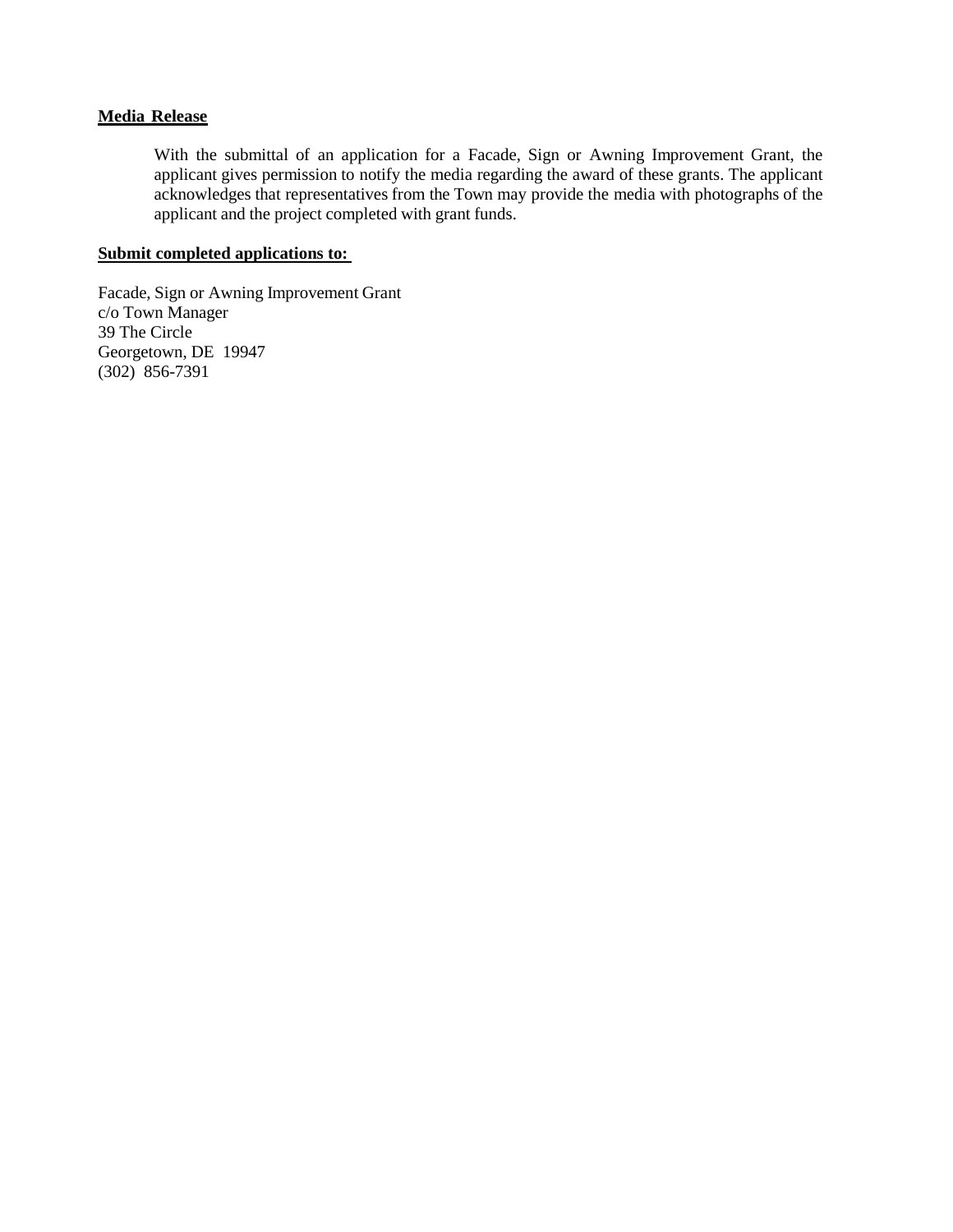

# FACADE, SIGN OR AWNING GRANT APPLICATION

The Town of Georgetown will fund up to \$500.00 of the cost for facade, sign or awning improvements for properties located within the East Market Street Business District (The Circle to Layton Avenue). The maximum grant is not to exceed \$500.00 for façade, sign or awning improvements, funding permitting. The grant applies to the front facades only. Grants will only be awarded to projects that are approved by the Georgetown Town Council prior to the start of work. A written confirmation from the Town Council and Building Permit must be provided prior to construction or installation. Please see the attached materials for further details.

| Date:                                              | <b>Estimated Cost of Project:</b>   |  |
|----------------------------------------------------|-------------------------------------|--|
| <b>Business Name:</b>                              | Phone:                              |  |
| <b>Street Address of Business:</b>                 |                                     |  |
| Mailing Address, If Different Than Street Address: |                                     |  |
| <b>Contact Person:</b>                             |                                     |  |
| <b>Proposed Start Date:</b>                        | <b>Anticipated Completion Date:</b> |  |

# Statement of Understanding

- 1. The Applicant agrees to comply with the guidelines and procedures of the Town of Georgetown Facade, Sign or Awning Improvement Grant Program.
- 2. The Applicant understands that he/she must submit detailed cost documentation, copies of building/sign permits, bids, contracts, and invoices and contractors' final waivers of lien upon completion of the approved improvements.
- 3. The Applicant agrees to hold harmless the Town of Georgetown for any damage to the building or personal injury that may occur as a result of work funded by this grant.
- 4. Recipients of any facade grant funds must agree to observe all applicable federal, state, and local law pertaining to the use of grant funds.

Applicant Signature Date

If the Applicant is other than the owner of the building, the following line must be completed:

I certify that I, the owner of the property, do authorize the Applicant to apply for a grant under the Facade, Sign or Awning Improvement Grant Program and undertake the approved improvements.

Owner Signature Date